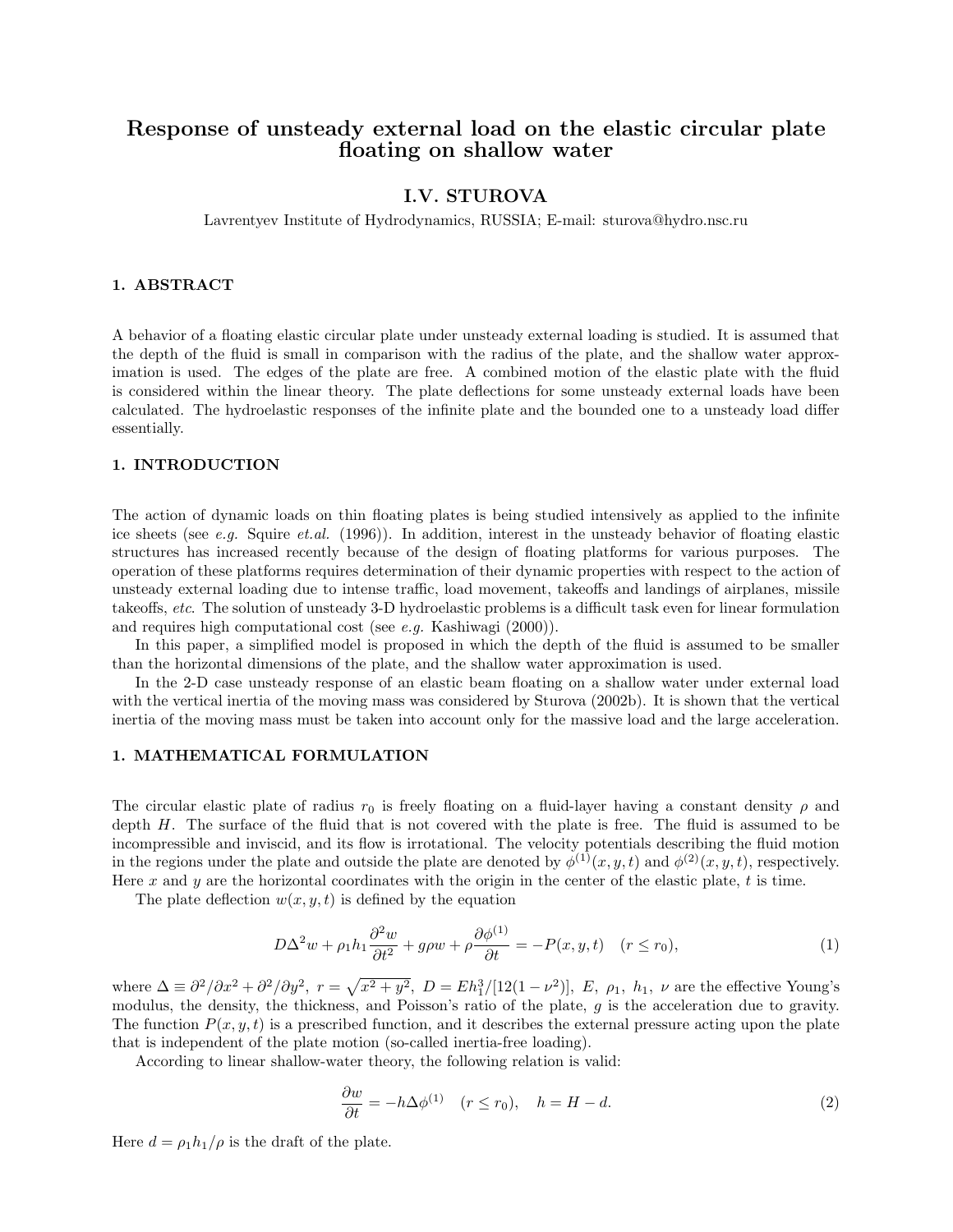In the free-water region, the velocity potential  $\phi^{(2)}(x, y, t)$  satisfies the equation

$$
\frac{\partial^2 \phi^{(2)}}{\partial t^2} = g H \Delta \phi^{(2)} \quad (r > r_0),\tag{3}
$$

with the condition of damping out of the motion  $\nabla \phi^{(2)} \to 0$  at  $r \to \infty$ .

It is also of interest to solve this problem under the assumption of a non-gravity fluid at  $r > r_0$ . This model is used in the theory of impact to study short-duration external action on a floating elastic body (Korobkin (2000))

$$
\phi^{(2)}(x, y, t) = 0 \quad (r > r_0). \tag{4}
$$

If  $r = r_0$ , the following matching conditions (continuity of pressure and mass flow) must be satisfied:

$$
\frac{\partial \phi^{(1)}}{\partial t} = \frac{\partial \phi^{(2)}}{\partial t}, \quad \frac{\partial \phi^{(1)}}{\partial r} = \frac{H}{h} \frac{\partial \phi^{(2)}}{\partial r}.
$$
\n(5)

At the edges of the plate, the free-edge conditions are satisfied, which imply that the bending moment and shear force are equal to zero:

$$
\Delta w - \frac{\nu_1}{r} \left( \frac{1}{r} \frac{\partial^2 w}{\partial \theta^2} + \frac{\partial w}{\partial r} \right) = \frac{\partial \Delta w}{\partial r} + \frac{\nu_1}{r^2} \frac{\partial^2}{\partial \theta^2} \left( \frac{\partial w}{\partial r} - \frac{w}{r} \right) = 0 \quad (r = r_0),
$$

where  $\theta = \arctg(y/x), \quad \nu_1 = 1 - \nu.$ 

We assume that at the initial time, the fluid and the plate are at rest:

$$
w = \frac{\partial w}{\partial t} = \phi^{(1)} = \phi^{(2)} = \frac{\partial \phi^{(2)}}{\partial t} = 0 \quad (t = 0).
$$
\n
$$
(6)
$$

Non-dimensional variables are used below:  $r_0$  is taken as the length scale and  $\sqrt{r_0/g}$  as the time scale. Then, we use the following non-dimensional coefficients

$$
\beta = \frac{H}{h}, \quad \gamma = \frac{d}{r_0}, \quad \delta = \frac{D}{\rho g r_0^4}.
$$

#### 3. EIGENFUNCTION EXPANSION

Let us assume for simplicity that the external pressure in eqn  $(1)$  is the even function on y and the plate deflections are symmetric about the x-axis. In the non-dimensional variables, we seek the plate deflection as the sum of eigenfunctions of a circular thin plate of unit radius with the free edge conditions

$$
w(r, \theta, t) = \sum_{n=0}^{\infty} \cos n\theta \sum_{j=0}^{\infty} a_{jn}(t) W_{jn}(r).
$$
 (7)

Here the functions  $a_{jn}(t)$  are to be determined, and the functions  $W_{jn}(r)$  are the solutions of the eigenvalue problem

$$
L_n W_{jn} = \lambda_{jn}^4 W_{jn} \quad (r \le 1), \quad L_n \equiv \frac{d^2}{dr^2} + \frac{1}{r} \frac{d}{dr} - \frac{n^2}{r^2},
$$
  

$$
W_{jn}'' + \nu W_{jn}' - n^2 \nu W_{jn} = (L_n W_{jn})' + n^2 \nu_1 (W_{jn} - W_{jn}') = 0 \quad (r = 1),
$$

where the prime denotes derivation with respect to  $r$ . This eigenvalue problem is well studied (see e.g. Itao & Crandall (1979)). There are two rigid body modes  $W_{00} = \sqrt{2}$  and  $W_{01} = 2r$ . The other eigenfunctions have the form

$$
W_{jn} = A_{jn}[J_n(\lambda_{jn}r) + C_{jn}I_n(\lambda_{jn}r)].
$$

The  $J_n$  are Bessel functions of the first kind and the  $I_n$  are modified Bessel functions of the first kind. The frequency parameter  $\lambda_{jn}$  and the mode shape parameter  $C_{jn}$  are fixed by the eigenvalue problem, and the amplitude parameter  $A_{jn}$  is fixed by the normalization requirement

$$
\int_0^1 r W_{jn}(r) W_{kn}(r) dr = \delta_{jk},
$$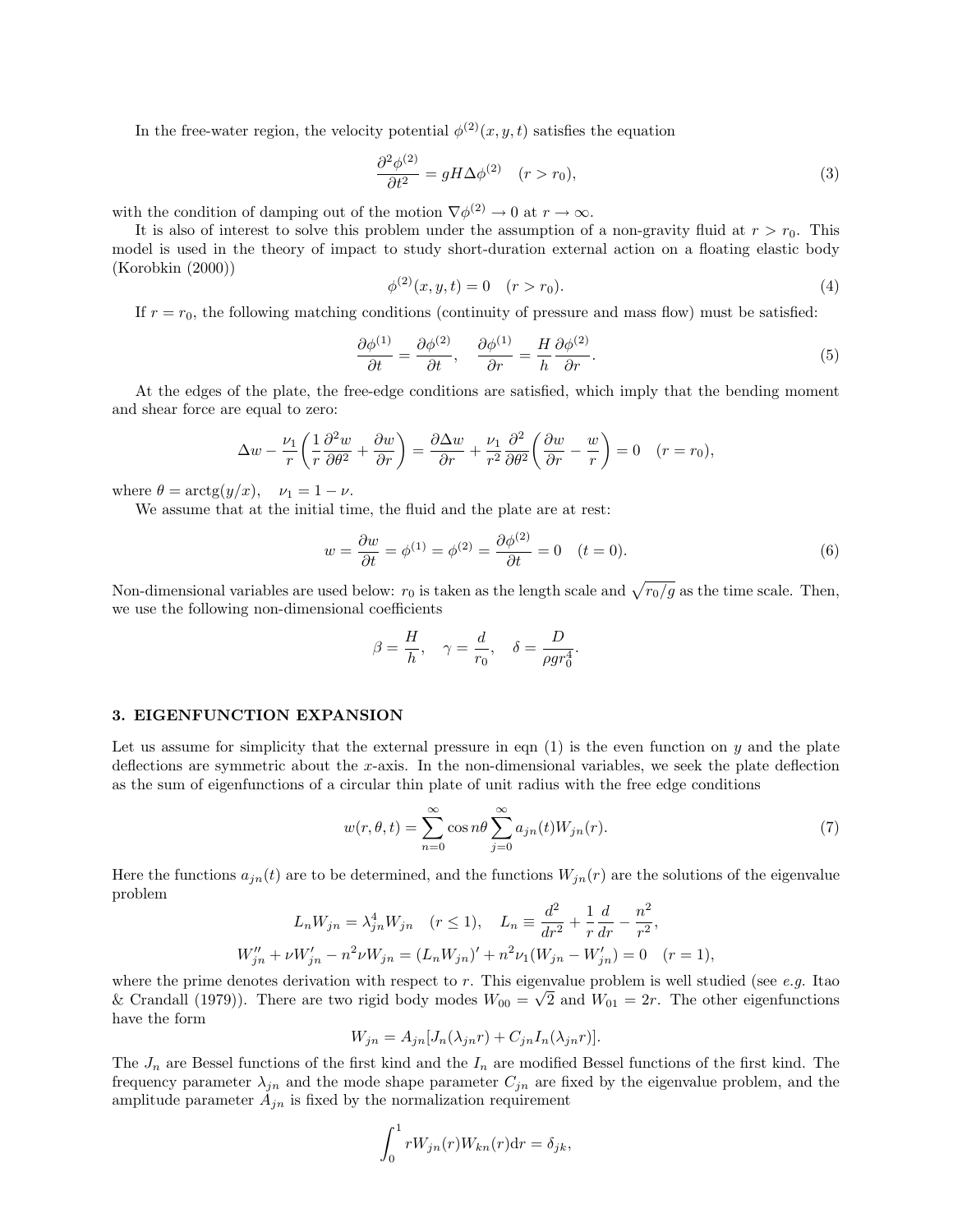where  $\delta_{ik}$  is the Kronecker delta.

Since we are considering the symmetric problem about the x-axis, the potentials  $\phi^{(1,2)}(r,\theta,t)$  may be written as

$$
\phi^{(1,2)}(r,\theta,t) = \sum_{n=0}^{\infty} \Phi_n^{(1,2)}(r,t) \cos n\theta.
$$
 (8)

Using eqns (7), (8), we seek the solution for  $\Phi_n^{(1)}(r,t)$  in the form which satisfies eqn (2)

$$
\Phi_n^{(1)}(r,t) = -\frac{1}{h} \bigg\{ \sum_{j=0}^{\infty} \dot{a}_{jn}(t) [\Psi_{jn}(r) - r^n \Psi_{jn}(1)] + r^n q_n(t) \bigg\},\tag{9}
$$

where an overdot denotes derivation with the respect to time, and the functions  $\Psi_{jn}(r)$  are determined from the equation

$$
L_n \Psi_{jn}(r) = W_{jn}(r).
$$

For the rigid body modes they are equal to

$$
\Psi_{00}(r) = \frac{r^2}{2\sqrt{2}}, \quad \Psi_{01}(r) = \frac{r^3}{4},
$$

and for other modes we have

$$
\Psi_{jn} = A_{jn} [C_{jn} I_n(\lambda_{jn}r) - J_n(\lambda_{jn}r)]/\lambda_{jn}^2.
$$

The functions  $q_n(t)$  in eqn (9) are to be determined. Assuming that the fluid is non-gravity for  $r > 1$  and using eqn (4), we have  $q_n \equiv 0$ . With regard to gravity these functions are determined from the matching conditions for the potentials  $\Phi_n^{(1,2)}(r,t)$  and their derivatives with respect to r following from eqn (5)

$$
\Phi_n^{(1)} = \Phi_n^{(2)}, \quad \frac{\partial \Phi_n^{(1)}}{\partial r} = \beta \frac{\partial \Phi_n^{(2)}}{\partial r} \quad (r = 1).
$$

According to eqn (3), the equation for  $\Phi_n^{(2)}(r, t)$  has the form

$$
\frac{\partial^2 \Phi_n^{(2)}}{\partial t^2} = HL_n\Phi_n^{(2)} \quad (r>1), \quad \Phi_n^{(2)} \to 0 \quad (r \to \infty).
$$

Using the notations

$$
\Phi_n^{(2)}|_{r=1} = S_n(t), \quad \frac{\partial \Phi_n^{(2)}}{\partial r}|_{r=1} = T_n(t),
$$

and applying Laplace transform, we obtain the relation

$$
S_n(t) = \sqrt{H} \int_0^t T_n(\tau) G_n(\sqrt{H}(t-\tau)) \mathrm{d}\tau.
$$
 (10)

Here so-called transition function  $G_n(\xi)$  has the form

$$
G_n(\xi) = \frac{1}{2i\pi} \int_{\sigma - i\infty}^{\sigma + i\infty} \frac{K_n(s)}{sK'_n(s)} \exp(s\xi) \mathrm{d}s.
$$

The  $K_n$  are modified Bessel functions of the second kind. The functions  $G_n(\xi)$  are tabulated up to  $n = 10$ by Randall (1958), and their simple approximations are given by Leclerc (1970).

We substitute eqns  $(7)-(9)$  into non-dimensional analog of eqn  $(1)$  and the initial conditions  $(6)$ , multiply the obtained relations by  $r \cos(n\theta) W_{kn}(r)$ , and integrate them over r from 0 to 1 and over  $\theta$  from 0 to  $2\pi$ . Using the properties of the functions  $W_{kn}(r)$ , we obtain the system of ordinary differential equations (ODE)

$$
\sum_{j=0}^{\infty} \ddot{a}_{jn} \left[ \gamma \delta_{kj} - \frac{1}{h} D_{kj}^{(n)} \right] + (1 + \delta \lambda_{kj}^4) a_{kn} - \frac{1}{h} S_{kn} \dot{q}_n = -P_{kn} \quad (k = 0, 1, 2...)
$$
 (11)